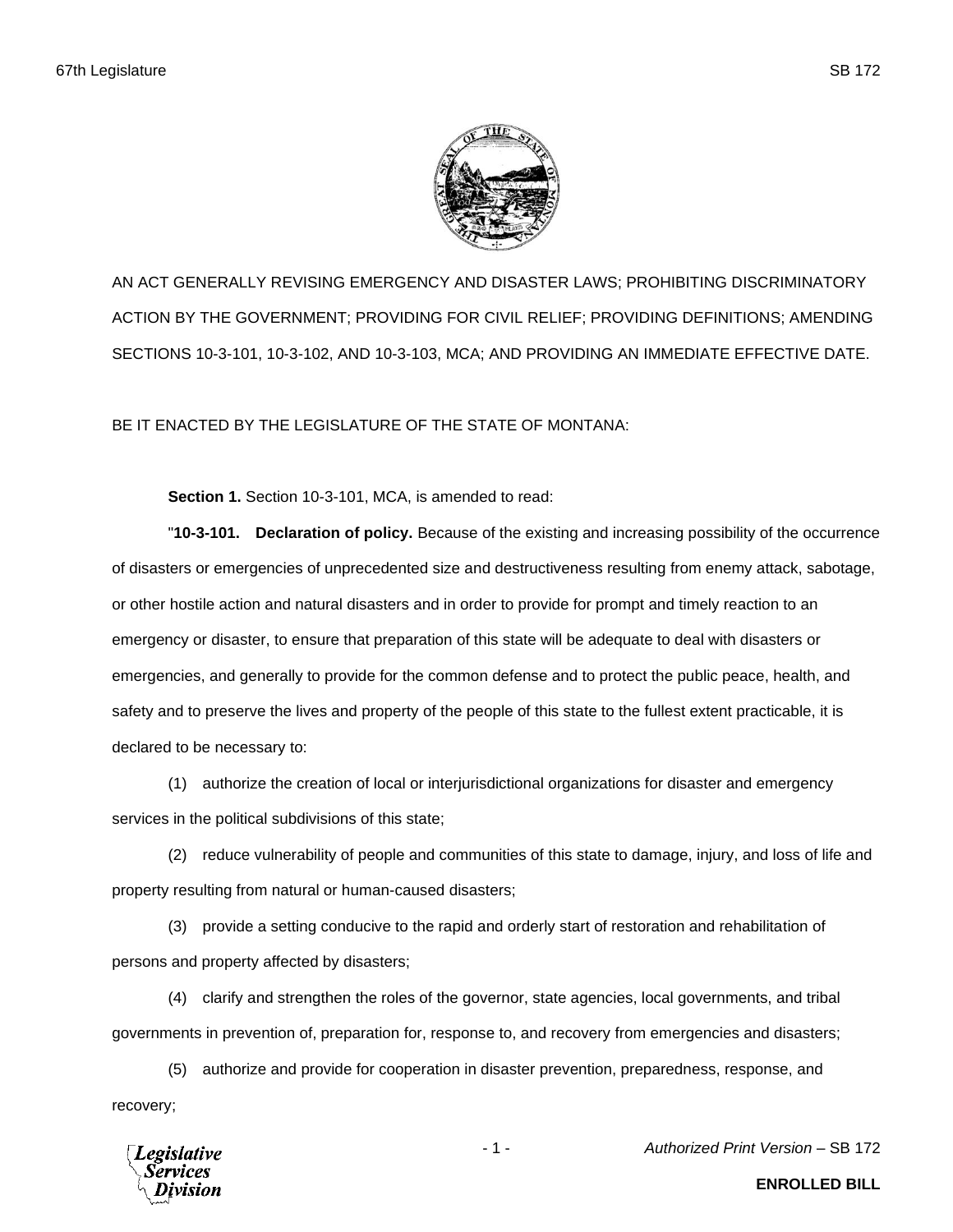(6) authorize and provide for coordination of activities relating to disaster prevention, preparedness, mitigation, response, and recovery by agencies and officers of this state and similar state-local, interstate, federal-state, and foreign activities in which the state, its political subdivisions, and tribal governments may participate;

(7) provide an emergency and disaster management system embodying all aspects of emergency or disaster prevention, preparedness, response, and recovery;

(8) assist in prevention of disasters caused or aggravated by inadequate planning for public and private facilities and land use;

(9) supplement, without in any way limiting, authority conferred by previous statutes of this state and increase the capability of the state, local, and interjurisdictional disaster and emergency services agencies to perform disaster and emergency services; and

(10) authorize the payment of extraordinary costs and the temporary hiring, with statutorily appropriated funds under 10-3-312, of professional and technical personnel to meet the state's responsibilities in providing assistance in the response to, recovery from, and mitigation of disasters in state, tribal government, or federal emergency or disaster declarations.; and

(11) ensure the continuity of religious services as essential services to the welfare of the people of the state."

**Section 2.** Section 10-3-102, MCA, is amended to read:

"**10-3-102. Limitations.** Parts 1 through 4 of this chapter may not be construed to give any state, local, or interjurisdictional agency or public official authority to:

(1) interfere with the course or conduct of a labor dispute, except that actions otherwise authorized by parts 1 through 4 of this chapter or other laws may be taken when necessary to forestall or mitigate imminent or existing danger to public health or safety;

(2) interfere with dissemination of news or comment on public affairs. However, any communications facility or organization, including but not limited to radio and television stations, wire services, and newspapers, may be required to transmit or print public service messages furnishing information or instructions in connection with an emergency or disaster.



- 2 - *Authorized Print Version* – SB 172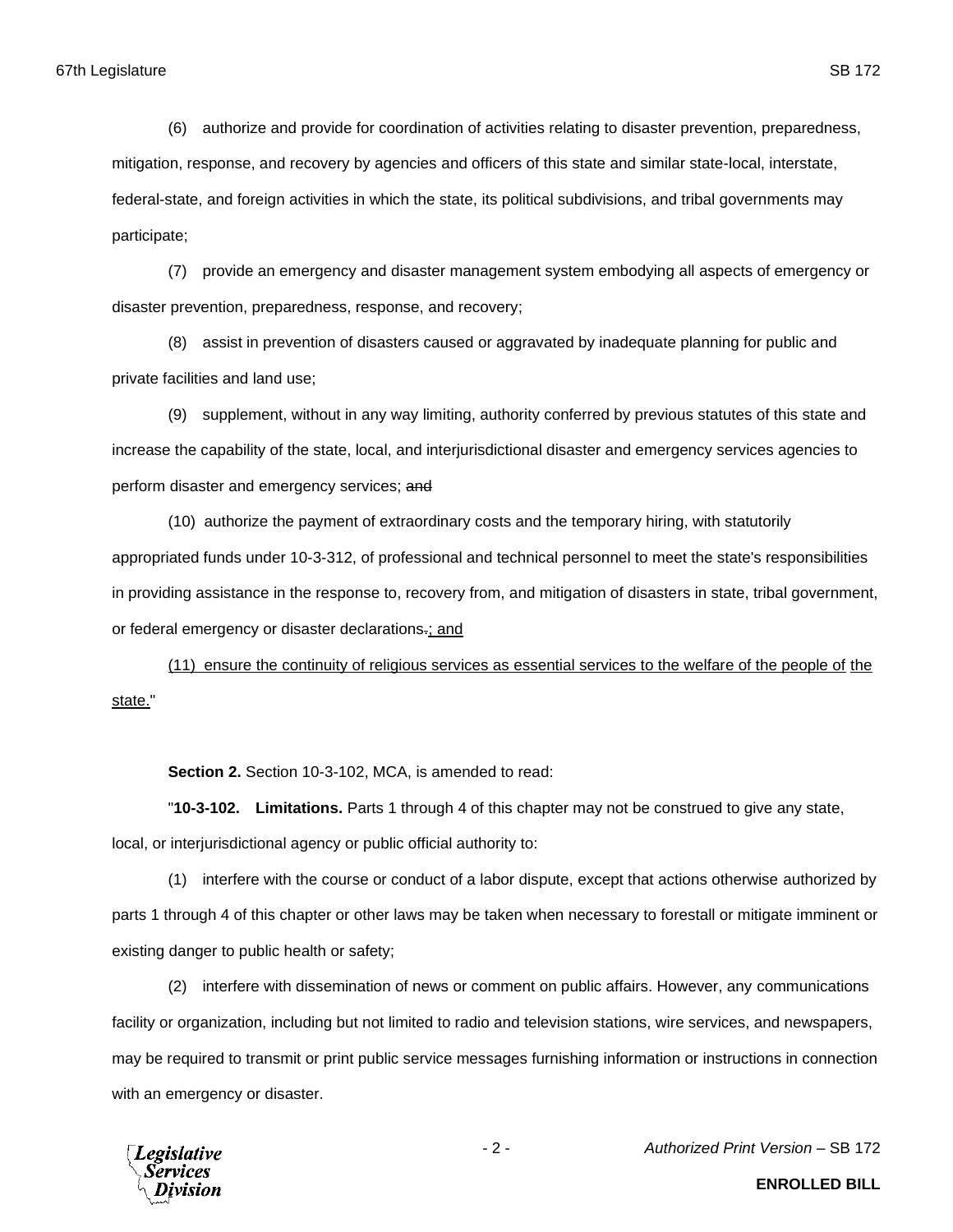(3) affect the jurisdiction or responsibilities of police forces, firefighting forces, units of the armed forces of the United States, or any personnel of those entities when on active duty, but state, local, and interjurisdictional disaster and emergency plans must place reliance upon the forces available for performance of functions related to emergencies and disasters; or

(4) limit, modify, or abridge the authority of the governor to proclaim martial law or exercise any other powers vested in the governor under the constitution, statutes, or common law of this state independent of or in conjunction with any provisions of parts 1 through 4 of this chapter.; or

(5) limit religious services, except that religious organizations may be required to comply with neutral health, safety, or occupancy requirements that:

(a) are applicable to all organizations or businesses providing essential services; and

(b) do not impose a substantial burden on religious services, unless in this instance the burden is necessary to further a compelling government interest and is the least restrictive means of furthering that interest."

**Section 3.** Section 10-3-103, MCA, is amended to read:

"**10-3-103. Definitions.** As used in parts 1 through 4 of this chapter, the following definitions apply:

(1) "All-hazard incident management assistance team" means a team that includes any combination of personnel representing local, state, or tribal entities that has been established by the state emergency response commission provided for in 10-3-1204 for the purpose of local incident management intended to mitigate the impacts of an incident prior to a disaster or emergency declaration.

(2) "Civil defense" means the nuclear preparedness functions and responsibilities of disaster and emergency services.

(3) "Department" means the department of military affairs.

(4) "Disaster" means the occurrence or imminent threat of widespread or severe damage, injury, or loss of life or property resulting from any natural or artificial cause, including tornadoes, windstorms, snowstorms, wind-driven water, high water, floods, wave action, earthquakes, landslides, mudslides, volcanic action, fires, explosions, air or water contamination requiring emergency action to avert danger or damage, blight, droughts, infestations, riots, sabotage, hostile military or paramilitary action, disruption of state services,

**Legislative** Services

- 3 - *Authorized Print Version* – SB 172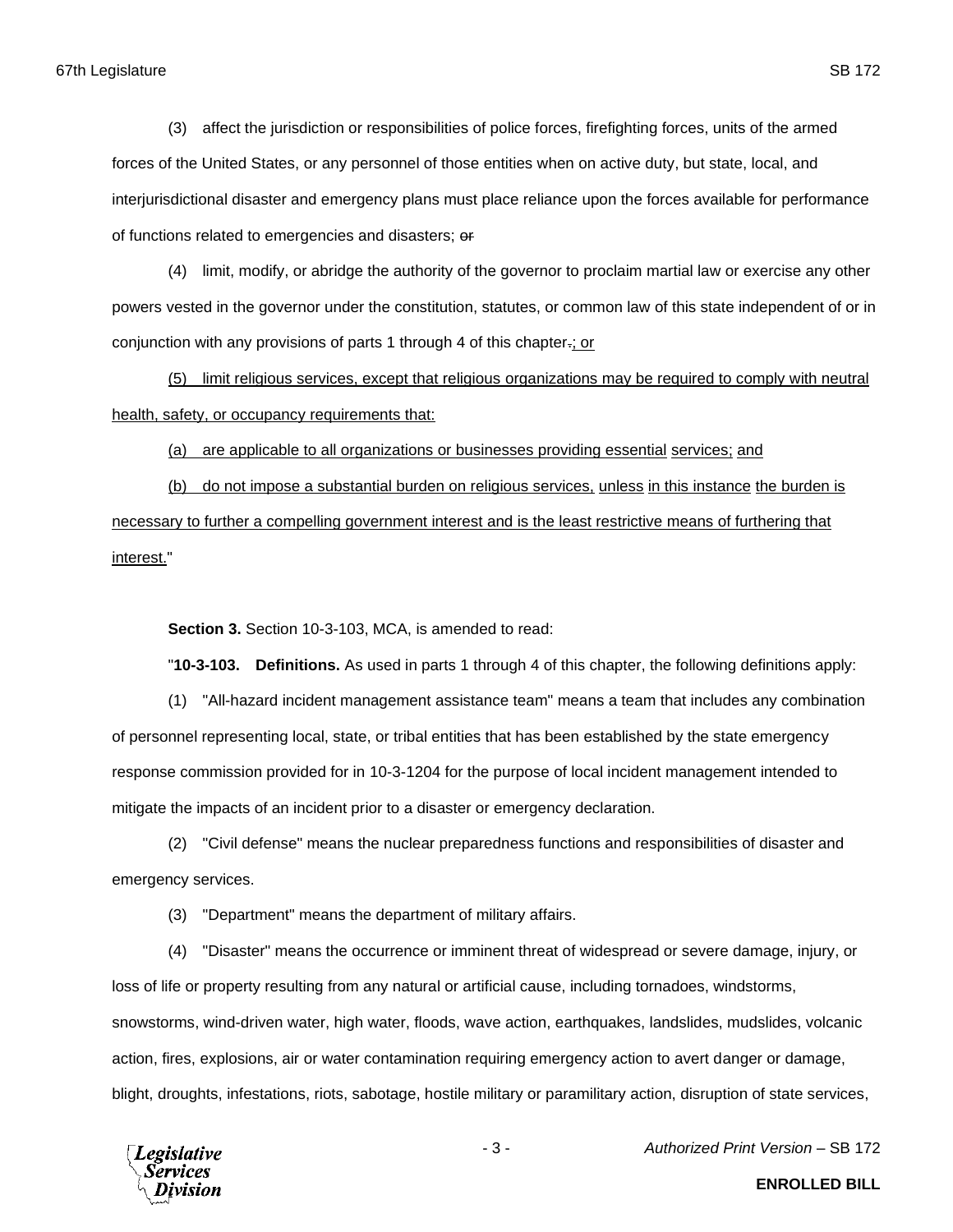accidents involving radiation byproducts or other hazardous materials, outbreak of disease, bioterrorism, or incidents involving weapons of mass destruction.

(5) "Disaster and emergency services" means the preparation for and the carrying out of disaster and emergency functions and responsibilities, other than those for which military forces or other state or federal agencies are primarily responsible, to mitigate, prepare for, respond to, and recover from injury and damage resulting from emergencies or disasters.

(6) "Disaster medicine" means the provision of patient care by a health care provider during a disaster or emergency when the number of patients exceeds the capacity of normal medical resources, facilities, and personnel. Disaster medicine may include implementing patient care guidelines that depart from recognized nondisaster triage and standard treatment patient care guidelines determining the order of evacuation and treatment of persons needing care.

(7) "Division" means the division of disaster and emergency services of the department.

(8) "Emergency" means the imminent threat of a disaster causing immediate peril to life or property that timely action can avert or minimize.

(9) (a) "Incident" means an event or occurrence, caused by either an individual or by natural phenomena, requiring action by disaster and emergency services personnel to prevent or minimize loss of life or damage to property or natural resources. The term includes the imminent threat of an emergency.

(b) The term does not include a state of emergency or disaster declared by the governor pursuant to 10-3-302 or 10-3-303.

(10) "Political subdivision" means any county, city, town, or other legally constituted unit of local government in this state.

(11) "Principal executive officer" means the mayor, presiding officer of the county commissioners, or other chief executive officer of a political subdivision.

(12) "Religious organization" means:

(a) a house of worship, including but not limited to churches, mosques, shrines, synagogues, and temples; or

(b) a religious group, association, educational institution, ministry, order, society, or similar entity, regardless of whether it is integrated or affiliated with a house of worship.



- 4 - *Authorized Print Version* – SB 172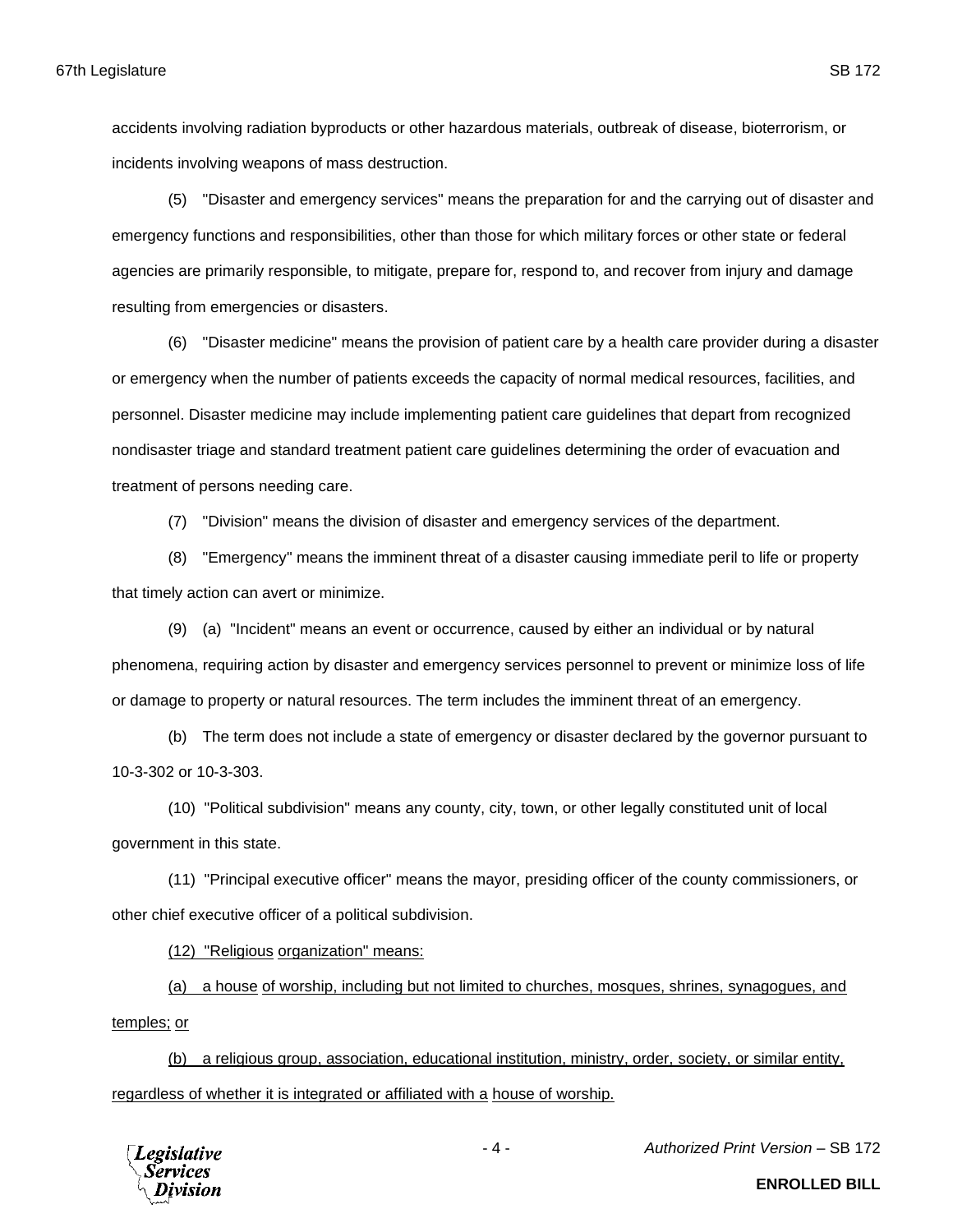(13) "Religious services" means a meeting, gathering, or assembly of multiple persons organized by a religious organization for the purpose of worship, teaching, training, providing educational services, conducting religious rituals, or other activities that involve the exercise of religion.

(12)(14) "Temporary housing" means unoccupied habitable dwellings, suitable rental housing, mobile homes, or other readily fabricated dwellings.

(13)(15) "Tribal government" means the government of a federally recognized Indian tribe within the state of Montana.

(14)(16) "Volunteer professional" means an individual with an active, unrestricted license to practice a profession under the provisions of Title 37, Title 50, or the laws of another state."

## **Section 4. Claim or defense against state action -- remedies -- limitations.** (1) A religious

organization may assert a violation of 10-3-102 or [section 5] as a claim against a state, local, or interjurisdictional agency or public official in any judicial or administrative proceeding or as a defense in any judicial proceeding.

- (2) In any civil action based on this section, the court may grant:
- (a) declaratory relief;
- (b) injunctive relief;
- (c) compensatory damages for pecuniary and nonpecuniary losses;
- (d) reasonable attorney fees and costs; and
- (e) any other appropriate relief.

(3) A religious organization may not bring an action to assert a claim under this section later than 2 years after the date that it knew or could have known that a discriminatory action or other violation occurred.

**Section 5. Protections against government discrimination.** An agency or a political subdivision of the state may not take discriminatory action against a religious organization wholly or partially on the basis that the organization is religious, operates or seeks to operate during an emergency or disaster, and engages in the exercise of religion as protected under the first amendment to the United States constitution. Discriminatory action means to:

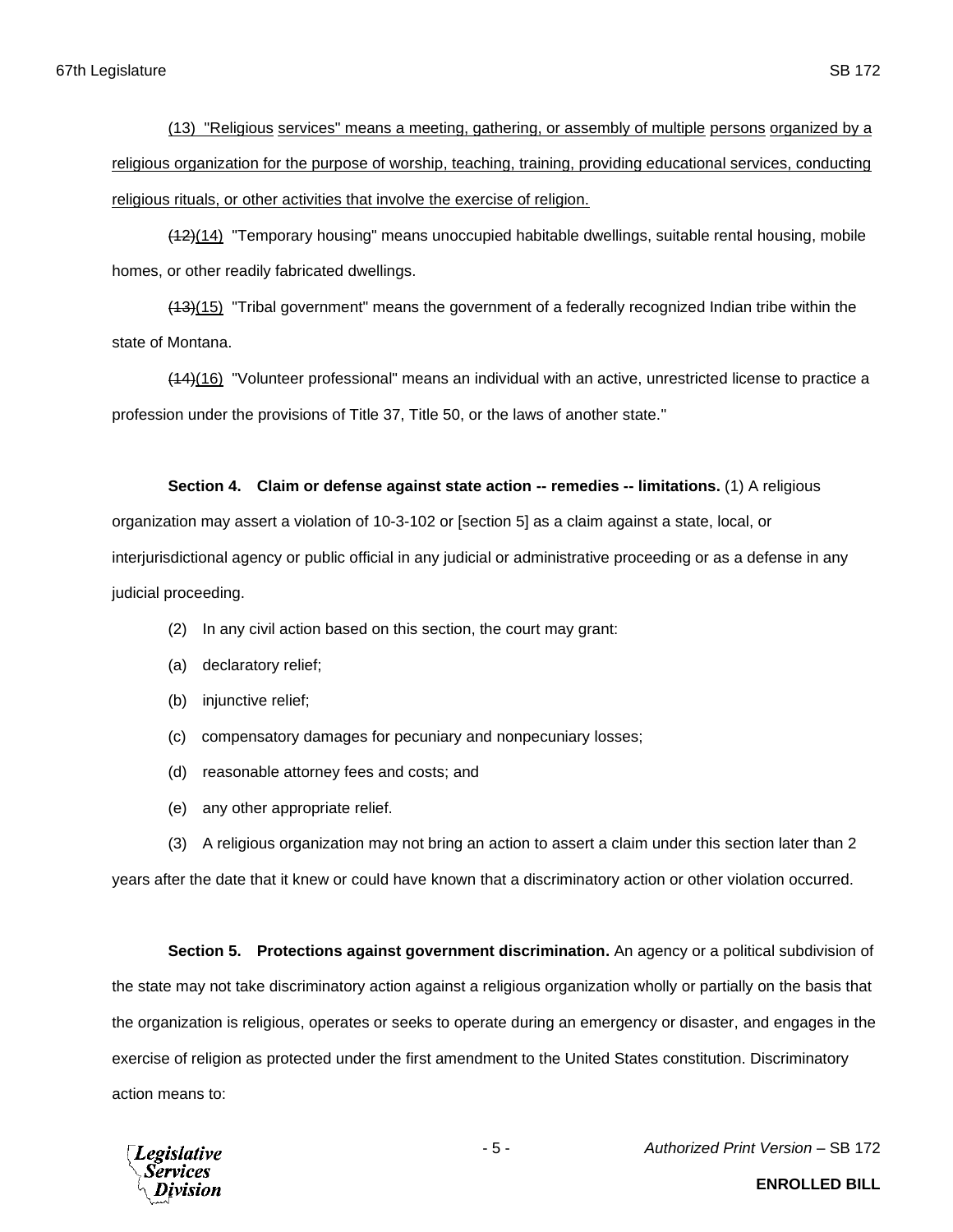(2) deny, delay, revoke, or otherwise make unavailable an exemption from taxation for a religious organization; or

(3) withhold, reduce, exclude, terminate, materially alter the terms or conditions of, or otherwise make unavailable or deny any grant, contract, scholarship, license, accreditation, certification, entitlement, or other benefit under any government program.

**Section 6. Codification instruction.** [Sections 4 and 5] are intended to be codified as an integral part of Title 10, and the provisions of Title 10 apply to [sections 4 and 5].

**Section 7. Effective date.** [This act] is effective on passage and approval.

- END -

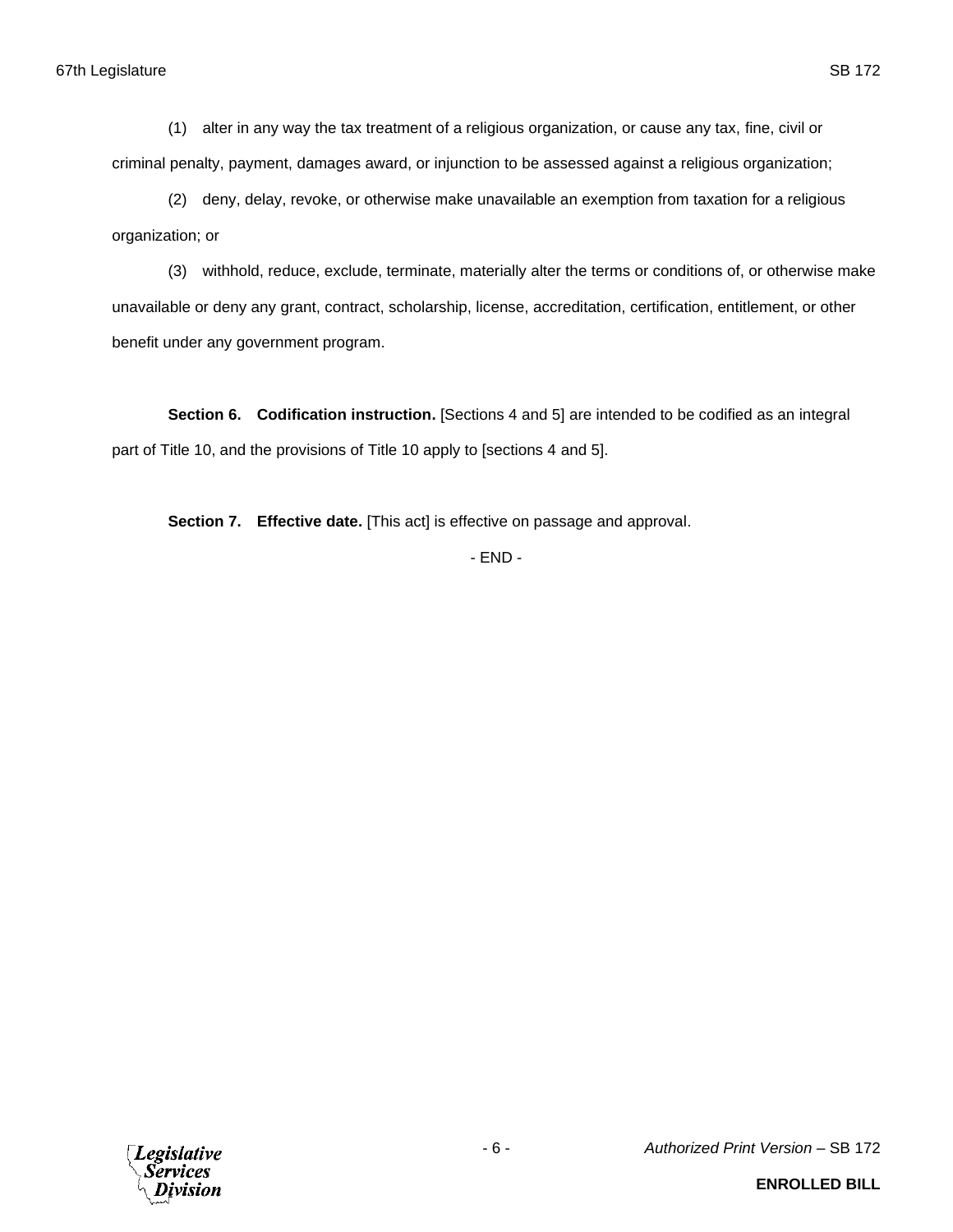I hereby certify that the within bill,

SB 172, originated in the Senate.

Secretary of the Senate

President of the Senate

| Signed this | uav    |
|-------------|--------|
|             | 111'11 |
| $\Omega$    |        |

\_\_\_\_\_\_\_\_\_\_\_\_\_\_\_\_\_\_\_\_\_\_\_\_\_\_\_\_\_\_\_\_\_\_\_\_\_\_\_\_\_\_\_

\_\_\_\_\_\_\_\_\_\_\_\_\_\_\_\_\_\_\_\_\_\_\_\_\_\_\_\_\_\_\_\_\_\_\_\_\_\_\_\_\_\_\_

Speaker of the House

| Sianed this |  |
|-------------|--|
| $\sim$      |  |

\_\_\_\_\_\_\_\_\_\_\_\_\_\_\_\_\_\_\_\_\_\_\_\_\_\_\_\_\_\_\_\_\_\_\_\_\_\_\_\_\_\_\_